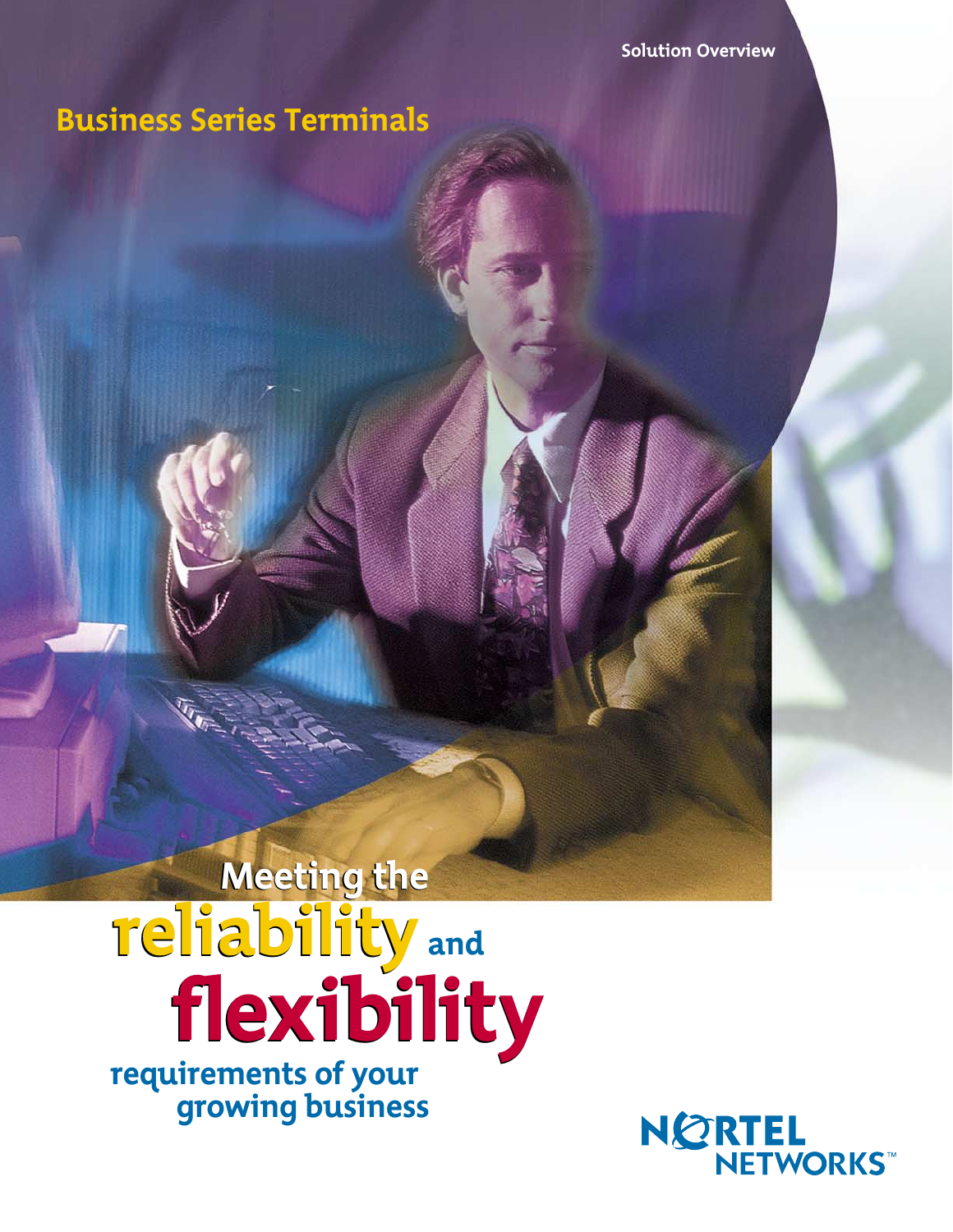# **Your telephone**

**is the lifeline of your business. It ís a direct line to your customers, suppliers, remote offices, and other key business contacts. You need proven reliability, and the Business Series Terminals from Nortel Networks offer one of the highest reliability ratings in the industry.**

> **You want to focus your energies on building your business—not on training end users and fielding support calls. All Business Series Terminals are equipped with an integrated LCD window that guides you through the features of your phone while you are using it so you and your employees can leverage robust functionality without wasting time in training classes. Business Series Terminals offer rich features and enhanced capabilities that provide telephony solutions for a broad landscape of users—ranging from the needs of users with low call traffic patterns and minimal feature requirements to the more demanding needs of high-volume users and business executives.**

**Business Series Terminals provide a seamless interface to the system platforms and critical applications that enable successful business communications.** 

**Cross platform compatibility with Business Communication Manager and Norstar\* provides investment protection and offers a cost-effective migration path. Nortel Networks is the leader in business communications systems and can help you cost effectively scale your voice systems to meet business demands.**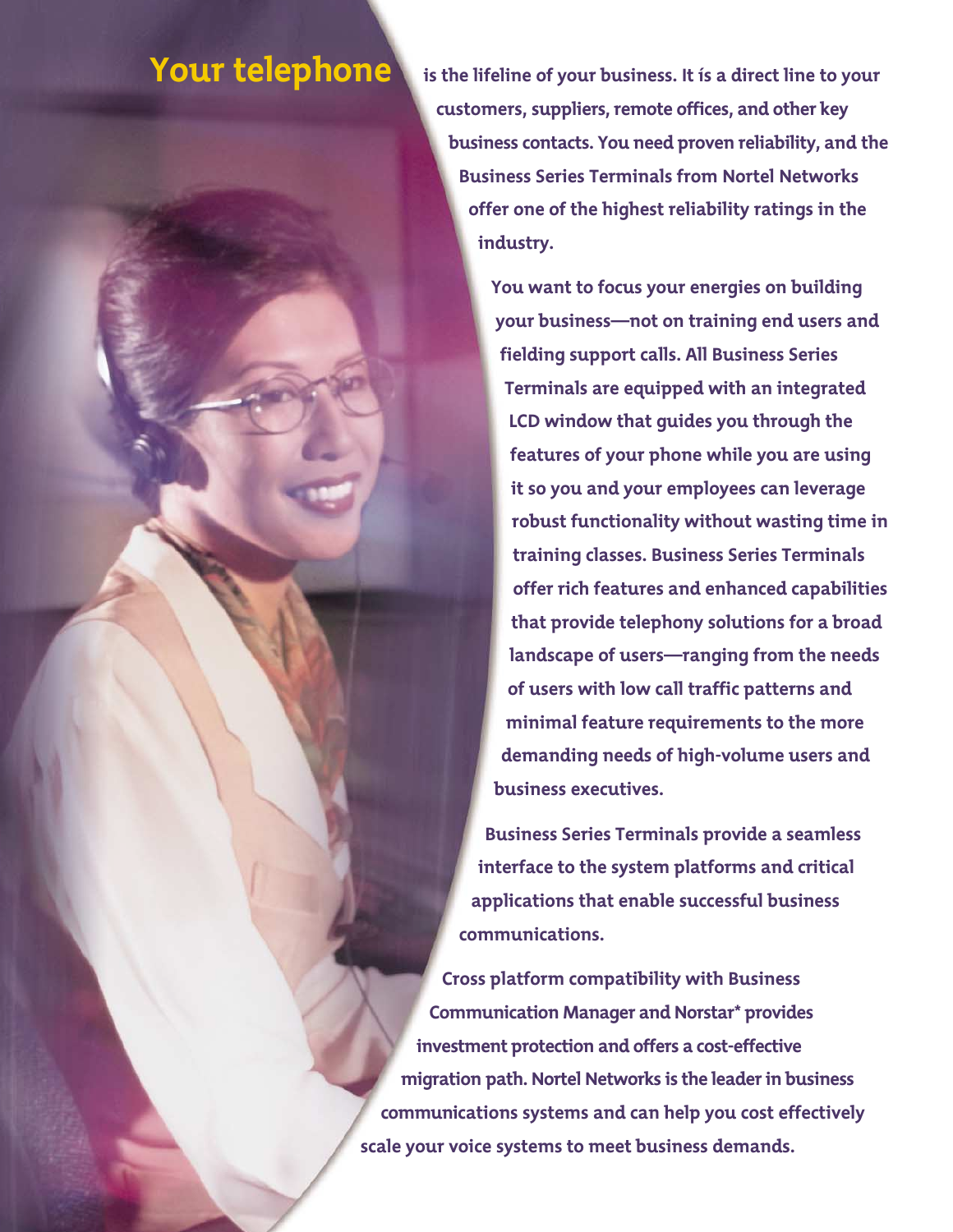# **Business Series Terminals**

# from Nortel Networks

## **T7100 Business Series Terminal**

The sleek and simply designed T7100 delivers Business Communications Manager and Norstar features and reliability to low-traffic areas—such as lobbies, office kitchens, reception rooms, and break rooms. This single-line telephone is an easy-to-use but highly functional telephone set with a programmable Memory button and a 16-character display.





#### **T7208 Business Series Terminal**

The T7208 is uniquely suited for lower internal and higher external calling volumes, and it supports up to eight lines and frequently used features. This multi-line telephone offers eight memory buttons, a 16-character display, and built-in headset jack. The T7208 is a cost-effective solution for users needing only a few programmable features and/or autodial numbers. It is well suited for reception areas and for workstations with moderate call volumes and activity—as well as areas with shared telephones, such as manufacturing plants, retail departments, or repair centers.

### **T7316E Business Series Terminal**

This full-featured, expandable, multi-line telephone has a two-line, 16-character-per-line display that is menu driven and supported by three context-sensitive soft keys. The T7316E provides access to 24 memory buttons, 16 of which include multi-segment icons for fast and precise decision making. It is designed for high call volume positions requiring access to extensive system features. Typical users include supervisors, managers, executives, and other business professionals. (See below.)





### **T7316E + T24 Central Answering Position**

The T24 Key Indicator Module (KIM) is a 24-button module that attaches directly to the T7316E; together they form the Business Series Terminal (BST) Central Answering Position (CAP). This modular approach is extremely flexible and allows for easy configuration and expansion. Once in place, the BST CAP transforms the pace and efficiency of business by centralizing and efficiently distributing calls. Typical users include contact center supervisors, office administrators, and central answering positions.

## **T7406 Cordless Telephone**

The Nortel Networks reputation for outstanding quality and rock-solid reliability makes the T7406 Cordless Telephone one of the most durable cordless voice solutions available, delivering high-quality audio performance and battery life. This 900 MHz single-cell cordless solution delivers coverage for up to 282,000 square feet, providing optimum clarity for up to 3 handsets per wallmount base. Each handset can support multiple lines within a linear range of 300 feet. The T7406 improves customer service and productivity with deployments in retail, warehouse, healthcare, manufacturing, and other on-the-go environments.





## **Doorphone**

The Business Series Terminals Doorphone enables office personnel to talk directly with visitors prior to entering a business. When a visitor presses the Call button, the Business Communications Manager or Norstar system rings the designated phone(s) in an office and allows two-way conversation. The optional Door Opening Controller enables any Business Series Terminals phone to control a latch on a door or gate.

## **Audio Conferencing Unit**

Extend voice connectivity to small- to medium-sized conference rooms and offices using the Audio Conferencing Unit. You can plug it into any digital telephone jack, and it requires no additional telset, analog adaptor, or analog line cord. Based on a sleek, space-age design, it includes full-duplex technology and a keypad with a feature button that lets you easily access all the conferencing features available from the Business Series Terminals product family.

## Desktop Assistant Label Application

*The Desktop Assistant Label Application allows end users to create customized button labels for all Business Series Terminals. Through an intuitive Graphical User Interface, users simply select the type of set they wish to label and enter the text representing the respective button. Options such as font size, type, color, and background provide a functional scheme for labeling. When complete, the labels can be printed on a black/white or color printer, and the data file (\*.ntl) can be saved to any PC for future reference, modification, or sharing. For a demonstration, visit nortelnetworks.com and download the Desktop Assistant Label Application at no charge.*